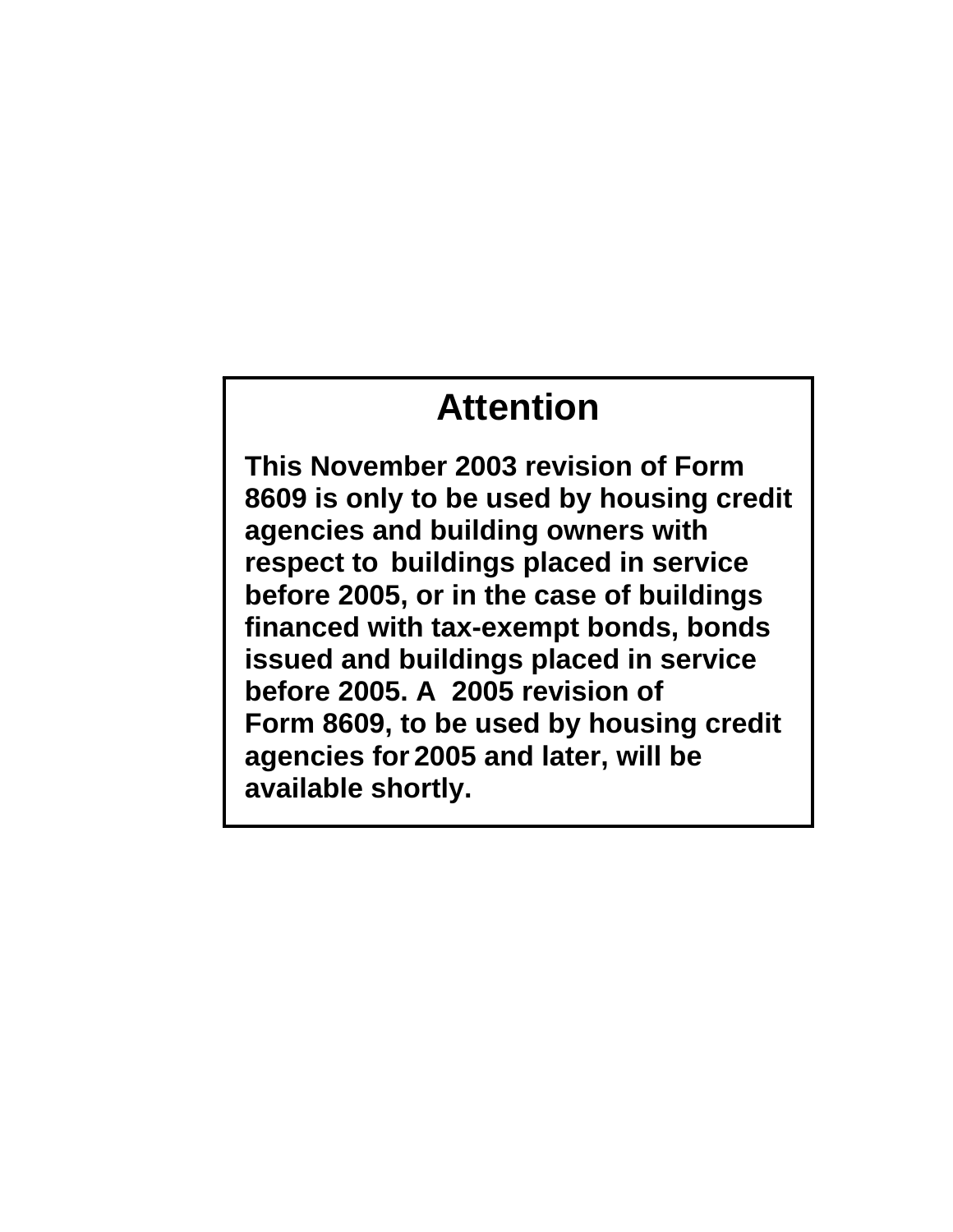Form **8609** (Rev. November 2003)

### Internal Revenue Service (99)

## Low-Income Housing Credit  $\vert$  OMB No. 1545-0988 **Allocation Certification**<br>The building owner must attach Form 8609 and

Department of the Treasury **income The Schedule A (Form 8609) to its Federal income tax return.** Department and the Treasury and the Sequence No. 36<br>Internal Revenue Service (99) **Department on Schedule A (Form 8609) to i** 

Attachment<br>Sequence No. 36

|                       | <b>Allocation of Credit</b><br>Part I                                                                                                                                                                                                                                                                                                                                                                                                                                                                                                                                                                                                                                                          |                                                    |              |                              |                           |  |  |  |  |
|-----------------------|------------------------------------------------------------------------------------------------------------------------------------------------------------------------------------------------------------------------------------------------------------------------------------------------------------------------------------------------------------------------------------------------------------------------------------------------------------------------------------------------------------------------------------------------------------------------------------------------------------------------------------------------------------------------------------------------|----------------------------------------------------|--------------|------------------------------|---------------------------|--|--|--|--|
|                       | Check if:<br>Amended Form<br><b>Addition to Qualified Basis</b>                                                                                                                                                                                                                                                                                                                                                                                                                                                                                                                                                                                                                                |                                                    |              |                              |                           |  |  |  |  |
|                       | A Address of building (do not use P.O. box) (see instructions)                                                                                                                                                                                                                                                                                                                                                                                                                                                                                                                                                                                                                                 | <b>B</b> Name and address of housing credit agency |              |                              |                           |  |  |  |  |
|                       | C Name, address, and TIN of building owner receiving allocation                                                                                                                                                                                                                                                                                                                                                                                                                                                                                                                                                                                                                                | <b>D</b> Employer identification number of agency  |              |                              |                           |  |  |  |  |
|                       |                                                                                                                                                                                                                                                                                                                                                                                                                                                                                                                                                                                                                                                                                                | <b>E</b> Building identification number (BIN)      |              |                              |                           |  |  |  |  |
|                       |                                                                                                                                                                                                                                                                                                                                                                                                                                                                                                                                                                                                                                                                                                |                                                    |              |                              |                           |  |  |  |  |
|                       | $TIN \triangleright$                                                                                                                                                                                                                                                                                                                                                                                                                                                                                                                                                                                                                                                                           |                                                    |              |                              |                           |  |  |  |  |
|                       |                                                                                                                                                                                                                                                                                                                                                                                                                                                                                                                                                                                                                                                                                                |                                                    | 1b           |                              |                           |  |  |  |  |
| 2                     | Maximum applicable credit percentage allowable entitled as a set of the state of the matrix of the Maximum and M                                                                                                                                                                                                                                                                                                                                                                                                                                                                                                                                                                               |                                                    | $\mathbf{2}$ |                              | %                         |  |  |  |  |
| b                     | <b>3a</b> Maximum qualified basis<br>and the contract of the contract of the contract of the contract of the<br>Check here $\blacktriangleright \Box$ if the eligible basis used in the computation of line 3a was increased under<br>the high-cost area provisions of section $42(d)(5)(C)$ . Enter the percentage to which the eligible                                                                                                                                                                                                                                                                                                                                                      |                                                    | За<br>3b     |                              | %                         |  |  |  |  |
| 4<br>5<br>6<br>a<br>d | Percentage of the aggregate basis financed by tax-exempt bonds. (If zero, enter -0-.)<br>Date building placed in service<br>Check the boxes that describe the allocation for the building (check those that apply):<br>Newly constructed and federally subsidized $\mathbf{b}$ $\Box$ Newly constructed and <b>not</b> federally subsidized $\mathbf{c}$ $\Box$ Existing building<br>$\Box$ Sec. 42(e) rehabilitation expenditures federally subsidized $\cdot$ e $\Box$ Sec. 42(e) rehabilitation expenditures not federally subsidized<br>Not federally subsidized by reason of 40-50 rule under sec. $42(i)(2)(E)$ g $\Box$ Allocation subject to nonprofit set-aside under sec. $42(i)(5)$ | $\sqrt{2}$                                         | 4            |                              | ℅                         |  |  |  |  |
|                       | Signature of Authorized Housing Credit Agency Official—Completed by Housing Credit Agency Only<br>Under penalties of perjury, I declare that the allocation made is in compliance with the requirements of section 42 of the Internal Revenue Code,<br>and that I have examined Part I of this form and to the best of my knowledge and belief, the information is true, correct, and complete.                                                                                                                                                                                                                                                                                                |                                                    |              |                              |                           |  |  |  |  |
|                       | Signature of authorized official                                                                                                                                                                                                                                                                                                                                                                                                                                                                                                                                                                                                                                                               |                                                    |              | Date                         |                           |  |  |  |  |
|                       |                                                                                                                                                                                                                                                                                                                                                                                                                                                                                                                                                                                                                                                                                                |                                                    |              |                              |                           |  |  |  |  |
|                       | First-Year Certification-Completed by Building Owners with respect to the First Year of the Credit Period<br>Part II                                                                                                                                                                                                                                                                                                                                                                                                                                                                                                                                                                           |                                                    |              |                              |                           |  |  |  |  |
| 7                     | Eligible basis of building (see instructions)                                                                                                                                                                                                                                                                                                                                                                                                                                                                                                                                                                                                                                                  |                                                    | 7            |                              |                           |  |  |  |  |
|                       | 8a Original qualified basis of the building at close of first year of credit period                                                                                                                                                                                                                                                                                                                                                                                                                                                                                                                                                                                                            |                                                    | 8а           |                              |                           |  |  |  |  |
|                       | <b>b</b> Are you treating this building as part of a multiple building project for purposes of section 42 (see<br>instructions)?<br>the contract of the contract of the contract of the contract of the contract of the contract of the contract of                                                                                                                                                                                                                                                                                                                                                                                                                                            |                                                    |              | ⊥ Yes                        | No                        |  |  |  |  |
| b                     | 9a If box 6a or box 6d is checked, do you elect to reduce eligible basis under section 42(i)(2)(B)?.<br>Do you elect to reduce eligible basis by disproportionate costs of non-low-income units (section 42(d)(3))?                                                                                                                                                                                                                                                                                                                                                                                                                                                                            |                                                    |              | Yes<br>$\blacksquare$<br>Yes | No<br>No                  |  |  |  |  |
| 10<br>a<br>b<br>c     | Check the appropriate box for each election:<br>Elect to begin credit period the first year after the building is placed in service (section $42(f)(1)$ ).<br>Elect not to treat large partnership as taxpayer (section $42(j)(5)$ )<br>Elect minimum set-aside requirement (section 42(g)) (see instructions)                                                                                                                                                                                                                                                                                                                                                                                 | $40 - 60$<br>$20 - 50$                             |              | Yes<br>Yes<br>$15 - 40$      | No<br>25-60 (N.Y.C. only) |  |  |  |  |
|                       | Note: A separate Schedule A (Form 8609), Annual Statement, for each building must be filed with the corresponding Form 8609<br>for each year of the 15-year compliance period.                                                                                                                                                                                                                                                                                                                                                                                                                                                                                                                 |                                                    |              |                              |                           |  |  |  |  |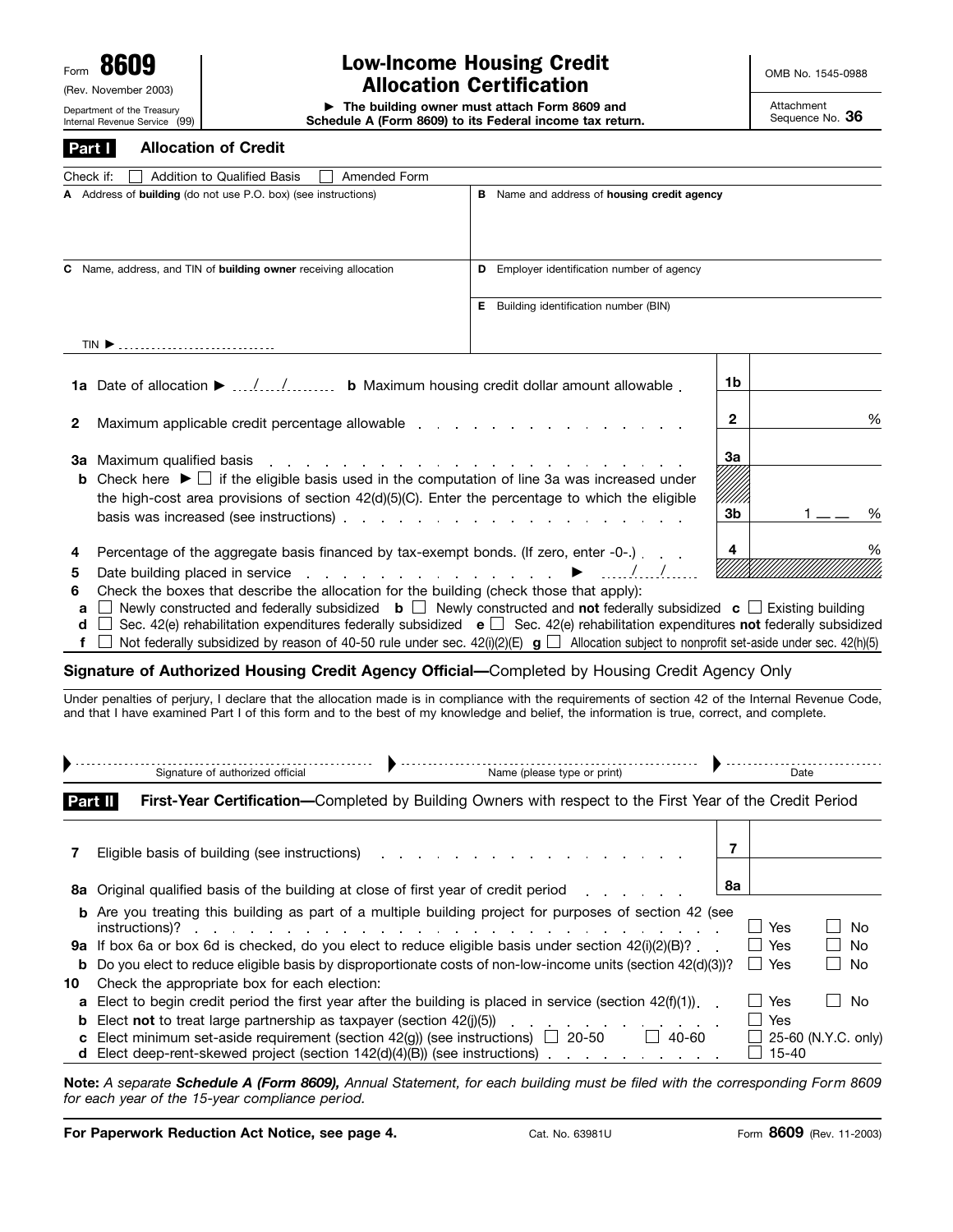#### **General Instructions**

*Section references are to the Internal Revenue Code unless otherwise noted.*

#### **Purpose of Form**

Owners of residential low-income rental buildings are allowed a low-income housing credit for each qualified building over a 10-year credit period. Form 8609 generally is used to obtain a housing credit allocation from the housing credit agency. A separate Form 8609 must be issued for each building in a multiple building project. Form 8609 and related **Schedule A (Form 8609),** Annual Statement, are also used to certify certain information.

**Housing credit agency.** This is any state or local agency authorized to make low-income housing credit allocations within its jurisdiction.

**Owner of building.** Owners must file a completed Form 8609 and a separate Schedule A (Form 8609) with their returns even if an allocation of credit by a housing credit agency is not required. See **Specific Instructions** before completing Part II.

**Building identification number (BIN).** This number is assigned by the housing credit agency. The BIN initially assigned to a building must be used for any allocation of credit to the building that requires a separate Form 8609 (see **Multiple Forms 8609** on this page). For example, rehabilitation expenditures treated as a separate new building should not have a separate BIN if the building already has one. Use the number first assigned to the building.

**Allocation of credit.** For an owner to claim a low-income housing credit on a building (except as explained under **Tax-exempt bonds** below), the housing credit agency must make an allocation of the credit by the close of the calendar year in which the building is placed in service, unless:

● The allocation is the result of an advance binding commitment by the credit agency made not later than the close of the calendar year in which the building is placed in service (see section 42(h)(1)(C));

● The allocation relates to an increase in qualified basis (see section 42(h)(1)(D)); **or**

● The allocation is made:

**1.** For a building placed in service no later than the second calendar year following the calendar year in which the allocation is made if the building is part of a project in which the taxpayer's basis is more than 10% of the project's reasonably expected basis as of the end of that second calendar year; or

**2.** For a project that includes more than one building if **(a)** the allocation is made during the project period, **(b)** the allocation applies only to buildings placed in service during or after the calendar year in which the allocation is made, and **(c)** the part of the allocation that applies to any building is specified by the end of the calendar year in which the building is placed in service.

See sections 42(h)(1)(E) and 42(h)(1)(F) and Regulations section 1.42-6 for more details.

The agency can only make an allocation to a building located within its geographical jurisdiction. Once an allocation is made, the credit is allowable for all years during the 10-year credit period. A separate Form 8609 must be completed for each building to which an allocation of credit is made.

**Multiple Forms 8609.** Allocations of credit in separate calendar years require separate Forms 8609. Also, when a building receives separate allocations for acquisition of an existing building and for rehabilitation expenditures, a separate Form 8609 must be completed for each credit allocation.

**Tax-exempt bonds.** No housing credit allocation is required for any portion of the eligible basis of a qualified low-income building that is financed with tax-exempt bonds taken into account for purposes of the volume cap under section 146. An allocation is not needed when 50% or more of the aggregate basis of the building and the land on which the building is located (defined later) is financed with certain tax-exempt bonds for buildings placed in service after 1989. However, the owner still must get a Form 8609 from the appropriate housing credit agency (with the applicable items of Part I completed, including an assigned building identification number (BIN)).

**Land on which the building is located.** This includes only land that is functionally related and subordinate to the qualified low-income building (see Regulations sections 1.103-8(a)(3) and 1.103-8(b)(4)(iii) for the meaning of "functionally related and subordinate").

#### **Filing Requirement**

Housing credit agencies complete Part I of Form 8609 and issue a copy with instructions to the building owner. The agency keeps a copy and files the original Form 8609 with the IRS with **Form 8610,** Annual Low-Income Housing Credit Agencies Report.

For each tax year during the 15-year compliance period, the building owner must file Form 8609 with the building owner's tax return, by its due date (including extensions), following the instructions under either **1** or **2** below. Either method is acceptable.

**Note:** *For each year after the first year of the credit period, the entries in Parts I and II must match those entered for the first year of the credit period.*

**1.** If you file electronically, complete and file this Form 8609 (Rev. 11-2003). Complete the entries on Part I exactly as shown on the Form 8609 received from the housing agency (except for the signature section). Skip any entries (such as lines 6f and 6g) that are not included on the original Form 8609 received from the housing agency. Also complete all the entries in Part II, with respect to the first year of the credit period.

**2.** If you file a paper return, complete Part II of the Form 8609 issued to you by the housing credit agency with Part I already completed, and file a photocopy of it. For versions of Form 8609 prior to

November 2003, you do not have to complete the items in the taxpayer signature section, including the signature.

The building owner must also file Schedule A (Form 8609) for each year of the 15-year compliance period. The credit is claimed on **Form 8586,** Low-Income Housing Credit.

If a building is owned by a pass-through entity (partnership, S corporation, estate, or trust), only the entity is required to file Form 8609 and Schedule A (Form 8609). The entity will indicate on Schedule K-1 the amount of the credit the partner, shareholder, beneficiary, or trust is to claim on Form 8586.

**Housing credit agency filing requirement.** The housing credit agency may require you to submit a copy of Form 8609 with a completed Part II to the agency. You should contact the agency to obtain agency filing requirements.

#### **Recordkeeping**

The following items must be kept in the building owner's records for 3 years after the due date (including extensions) of the owner's tax return for the tax year that includes the end of the 15-year compliance period (unless this record keeping requirement is otherwise extended).

● A copy of the original Form 8609 received from the housing agency and all related Schedules A (Form 8609), Forms 8586, and any **Forms 8611,** Recapture of Low-Income Housing Credit.

● If the maximum applicable credit percentage allocated to the building in Part I, line 2, reflects an election under 42(b)(2)(A)(ii), a copy of the election statement.

● If the binding agreement specifying the housing credit dollar amount is contained in a separate document, a copy of the binding agreement.

● If the housing credit dollar amount allocated in Part I, line 1b, reflects an allocation made under section 42(h)(1)(F), a copy of the allocation document.

#### **Specific Instructions Part I—Allocation of Credit Completed by Housing Credit Agency Only**

**Addition to qualified basis.** Check this box if an allocation relates to an increase in qualified basis under section 42(f)(3). Enter only the housing credit dollar amount for the increase. Do not include any portion of the original qualified basis when determining this amount.

**Amended form.** Check this box if this form amends a previously issued form. Complete all entries and explain the reason for the amended form. For example, if there is a change in the amount of initial allocation before the close of the calendar year, file an amended Form 8609 instead of the original form.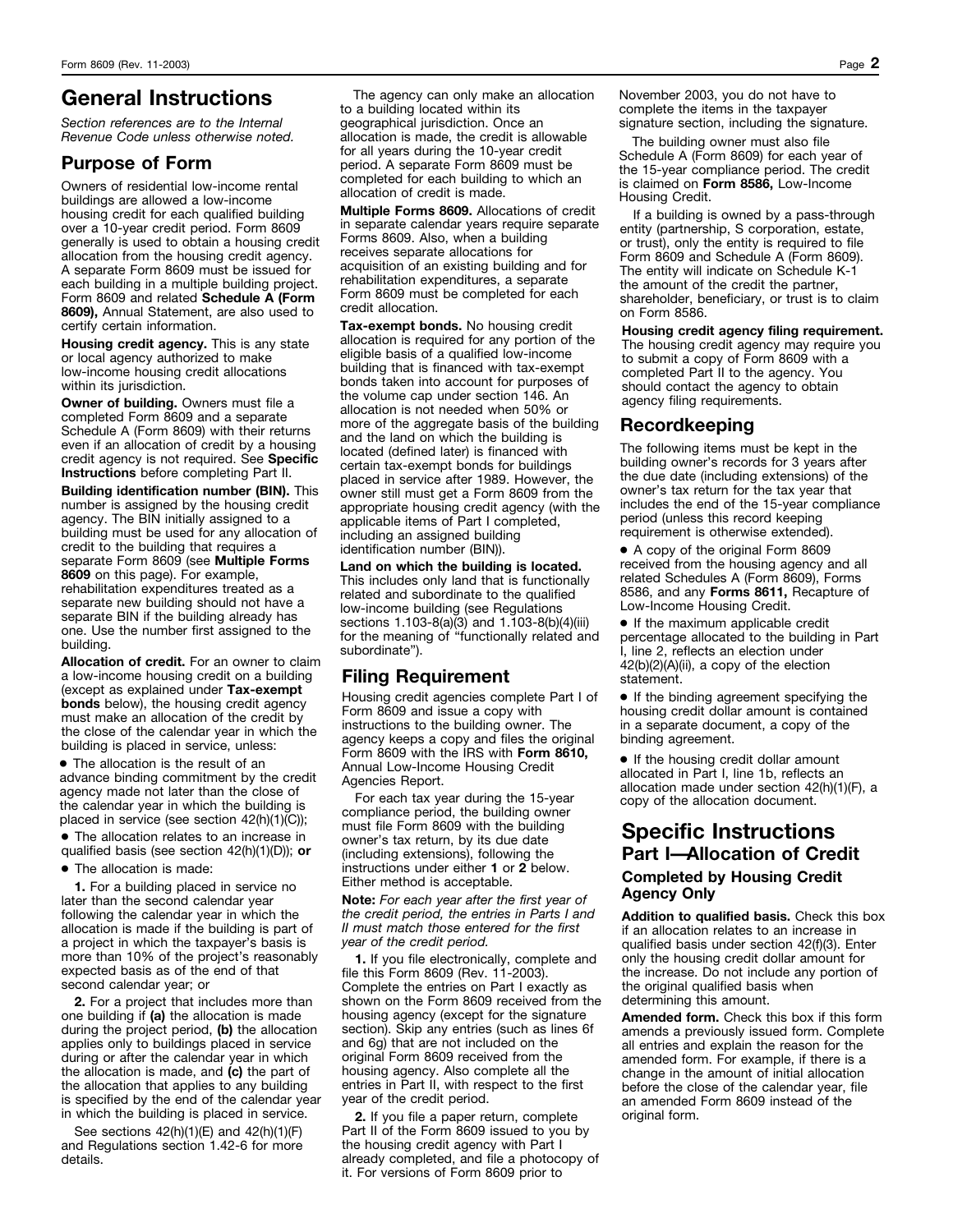**Item A.** Identify the building for which this Form 8609 is issued when there are multiple buildings with the same address (e.g., BLDG. 6 of 8).

**Line 1a.** Generally, where Form 8609 is the allocating document, the date of the allocation is the date the Form 8609 is completed, signed, and dated by an authorized offical of the housing credit agency during the year the building is placed in service.

However, if an allocation is made under section 42(h) (1)(E) or 42(h)(1)(F), the date of allocation is the date the authorized official of the housing credit agency completes, signs, and dates the section  $42(h)(1)(E)$  or  $42(h)(1)(F)$  document used to make the allocation. If no allocation is required (i.e., 50% or greater tax-exempt bond financed building), leave line 1a blank.

**Line 1b.** Enter the housing credit dollar amount allocated to the building for each year of the 10-year credit period. The amount should equal the percentage on line 2 multiplied by the amount on line 3a. As the housing credit agency is required to allocate an amount that is only necessary to assure project feasibility, the percentage on line 2 and the amount on line 3a can be adjusted by the housing agency. For tax-exempt bond projects for which no allocation is required, enter the housing credit dollar amount allowable under section 42(h)(4).

**Line 2.** Enter the maximum applicable credit percentage allowable to the building for the month the building was placed in service or, if applicable, for the month determined under section 42(b)(2)(A)(ii). This percentage may be less than the applicable percentage published by the IRS.

If an election is made under section 42(b)(2)(A)(ii) to use the applicable percentage for a month other than the month in which a building is placed in service, the requirements of Regulations section 1.42-8 must be met. The agency must keep a copy of the binding agreement. The applicable percentage is published monthly in the Internal Revenue Bulletin. For new buildings that are not federally subsidized under section 42(i)(2)(A), use the applicable percentage for the 70% present value credit. For new buildings that are federally subsidized, or existing buildings, use the applicable percentage for the 30% present value credit. See the instructions for line 6 for the definition of "Federally subsidized." A taxpayer may elect under section 42(i)(2)(B) to reduce eligible basis by the principal amount of any outstanding below-market Federal loan or the proceeds of any tax-exempt obligation in order to obtain the higher credit percentage (see Part II, line 9a).

For allocations to buildings for additions to qualified basis under section 42(f)(3), do not reduce the applicable percentage even though the building owner may only claim a credit based on two-thirds of the credit percentage allocated to the building.

**Line 3a.** Enter the maximum qualified basis of the building. However, in computing

qualified basis, the housing credit agency should use only the amount of eligible basis necessary to result in a qualified basis which, multiplied by the percentage on line 2, equals the credit amount on line 1b. To figure this, multiply the eligible basis of the qualified low-income building by the smaller of:

**1.** The fractional amount of low-income units to all residential rental units (the "unit fraction") or

**2.** The fractional amount of floor space of the low-income units to the floor space of all residential rental units (the "floor space fraction").

Generally, a unit is not treated as a low-income unit unless it is suitable for occupancy and is used other than on a transient basis. Section 42(i)(3) provides for certain exceptions (e.g., units that provide for transitional housing for the homeless may qualify as low-income units). See sections 42(i)(3) and 42(c)(1)(E) for more information.

Except as explained in the instructions for line 3b below, the **eligible basis** for a new building is its adjusted basis as of the close of the first tax year of the credit period. For an existing building, the eligible basis is its acquisition cost plus capital improvements through the close of the first tax year of the credit period. See the instructions for line 7b and section 42(d) for other exceptions and details.

**Line 3b. Special rule to increase basis for buildings in certain high-cost areas.** If the building is located in a high-cost area (i.e., a "qualified census tract" or a "difficult development area"), the eligible basis may be increased as follows.

• For new buildings, the eligible basis may be up to 130% of such basis determined without this provision.

● For existing buildings, the rehabilitation expenditures under section 42(e) may be up to 130% of the expenditures determined without regard to this provision.

Enter the percentage to which eligible basis was increased. For example, if the eligible basis was increased to 120%, enter "120." See section 42(d)(5)(C) for definitions of a qualified census tract and a difficult development area, and for other details.

**Note:** *Before increasing eligible basis, the eligible basis must be reduced by any Federal subsidy, which the taxpayer elects to exclude from eligible basis, and any Federal grant received.*

**Line 4.** Enter the percentage of the aggregate basis of the building and land on which the building is located is financed by certain tax-exempt bonds. If this amount is zero, enter zero (do not leave this line blank).

**Line 5.** The placed-in-service date for a residential rental building is the date the first unit in the building is ready and available for occupancy under state or local law. Rehabilitation expenditures treated as a separate new building under section 42(e) are placed in service at the close of any 24-month period over which the expenditures are aggregated, whether or not the building is occupied during the rehabilitation period.

**Line 6.** Generally, a building is treated as federally subsidized if at any time during the tax year or any prior tax year there is outstanding any tax-exempt bond financing or any below-market Federal loan, the proceeds of which are used (directly or indirectly) for the building or its operation.

However, under section 42(i)(2)(E) buildings receiving assistance under the Home Investment Partnership Act (as in effect on August 10, 1993) or the Native American Housing Assistance and Self-Determination Act of 1996 (as in effect on October 1, 1997) are **not** treated as federally subsidized if 40% or more of the residential units in the building are occupied by individuals whose income is 50% or less of the area median gross income. Buildings located in New York City receiving this assistance are not treated as federally subsidized if 25% or more of the residential units in the building are occupied by individuals whose income is 50% or less of the area median gross income.

Not more than 90% of the state housing credit ceiling for any calendar year can be allocated to projects other than projects involving qualified nonprofit organizations. A qualified nonprofit organization must own an interest in the project (directly or though a partnership) and materially participate (within the meaning of section 469(h)) in the development and operation of the project throughout the compliance period. See section 42(h)(5) for more details.

Generally, no credit is allowable for acquisition of an existing building unless substantial rehabilitation is done. See sections 42(d)(2)(B)(iv) and 42(f)(5). **Do not** issue Form 8609 for acquisition of an existing building unless substantial rehabilitation under section 42(e) is placed in service.

#### **Part II—First-Year Certification Completed by Building Owner With Respect to the First Year of the Credit Period**

*By completing Part II, you are certifying the date the building is* CAUTION *placed in service corresponds to the date on line 5. If the Form 8609 issued to you contains the wrong date or no date, obtain a new or amended Form 8609 from the housing credit agency.*

**Note:** *For years after the first year of the credit period, report the same information as entered for the first year.*

**Line 7.** Enter the eligible basis (in dollars) of the building. Determine eligible basis at the close of the first year of the credit period (see sections 42(f)(1), 42(f)(5), and 42(g)(3)(B)(iii) for determining the start of the credit period).

For new buildings, the eligible basis is generally the cost of construction or rehabilitation expenditures incurred under section 42(e).